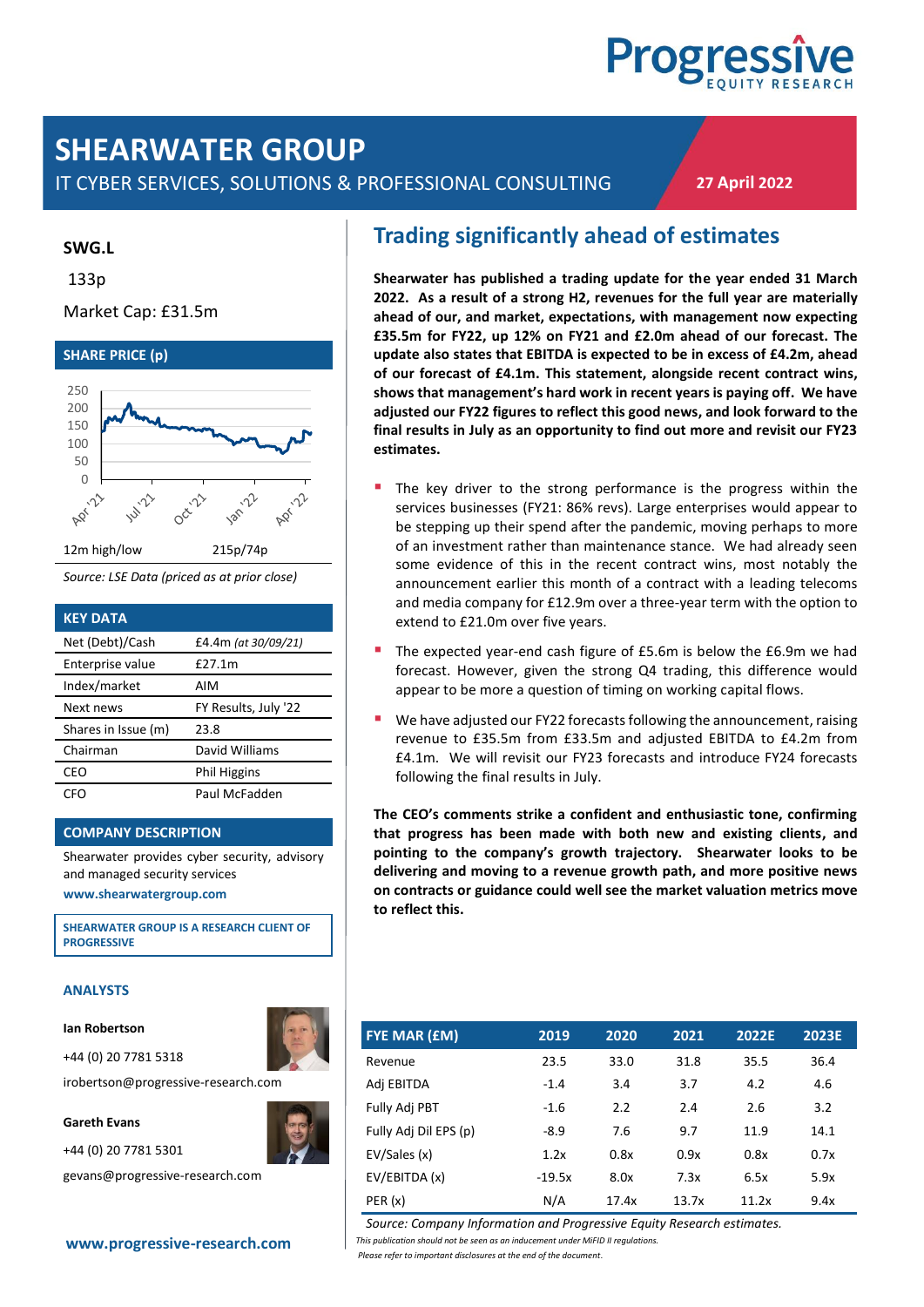

#### **Financial Summary: Shearwater Group**

#### **Year end: March (£m unless shown)**

| <b>PROFIT &amp; LOSS</b>             | 2019       | 2020        | 2021        | 2022E       | 2023E        |
|--------------------------------------|------------|-------------|-------------|-------------|--------------|
| Revenue                              | 23.5       | 33.0        | 31.8        | 35.5        | 36.4         |
| Adj EBITDA                           | (1.4)      | 3.4         | 3.7         | 4.2         | 4.6          |
| Adj EBIT                             | (1.5)      | 3.1         | 3.4         | 3.9         | 4.3          |
| <b>Reported PBT</b>                  | (6.7)      | (1.3)       | 0.0         | 0.2         | 0.8          |
| Fully Adj PBT                        | (1.6)      | 2.2         | 2.4         | 2.6         | 3.2          |
| <b>NOPAT</b>                         | (1.5)      | 2.8         | 2.6         | 2.7         | 3.3          |
| Reported Dil EPS (p)                 | (40.3)     | (6.8)       | 0.6         | 1.0         | 3.2          |
| Fully Adj Dil EPS (p)                | (8.9)      | 7.6         | 9.7         | 11.9        | 14.1         |
| Dividend per share (p)               | 0.0        | 0.0         | 0.0         | 0.0         | 0.0          |
|                                      |            |             |             |             |              |
| <b>CASH FLOW &amp; BALANCE SHEET</b> | 2019       | 2020        | 2021        | 2022E       | 2023E        |
| Operating cash flow                  | (2.4)      | 5.6         | 6.6         | (0.7)       | 4.7          |
| Free Cash flow                       | (3.9)      | 3.8         | 5.7         | (2.0)       | 3.4          |
| FCF per share (p)                    | (28.0)     | 17.4        | 24.1        | (8.3)       | 14.1         |
| Acquisitions                         | (14.3)     | 0.0         | 0.0         | 0.0         | 0.0          |
| Disposals                            | 0.0        | 0.0         | 0.0         | 0.0         | 0.0          |
| Shares issued                        | 16.5       | 0.0         | 3.8         | 0.0         | 0.0          |
| Net cash flow                        | (1.7)      | 2.4         | 8.8         | (2.0)       | 3.4          |
| Overdrafts / borrowings              | (4.4)      | (4.8)       | (0.8)       | (0.5)       | 0.0          |
| Cash & equivalents                   | 0.6        | 3.3         | 8.0         | 6.1         | 9.4          |
| Net (Debt)/Cash                      | (3.8)      | (1.4)       | 7.3         | 5.6         | 9.4          |
| <b>NAV AND RETURNS</b>               | 2019       | 2020        | 2021        | 2022E       | 2023E        |
| Net asset value                      | 49.4       | 52.5        | 56.5        | 56.7        | 57.5         |
| NAV/share (p)                        | 350.0      | 275.8       | 237.2       | 238.3       | 241.5        |
| Net Tangible Asset Value             | 0.2        | 0.7         | 0.4         | 0.3         | 0.2          |
| NTAV/share (p)                       | 1.8        | 3.6         | 1.7         | 1.2         | 0.8          |
| Average equity                       | 24.7       | 50.9        | 54.5        | 56.6        | 57.1         |
| Post-tax ROE (%)                     | (6.6%)     | 4.4%        | 4.4%        | 4.7%        | 5.6%         |
| <b>METRICS</b>                       | 2019       | 2020        | 2021        | 2022E       | 2023E        |
| Revenue growth                       |            | 40.7%       | (3.8%)      | 11.8%       | 2.6%         |
| Adj EBITDA growth                    |            | (344.5%)    | 8.7%        | 13.5%       | 9.1%         |
| Adj EBIT growth                      |            | (311.4%)    | 8.8%        | 15.4%       | 10.3%        |
| Adj PBT growth                       |            | (235.5%)    | 8.5%        | 10.0%       | 20.0%        |
| Adj EPS growth                       |            | (185.3%)    | 27.0%       | 22.9%       | 18.6%        |
| Dividend growth                      |            | N/A         | N/A         | N/A         | N/A          |
| Adj EBIT margins                     |            | 9.4%        | 10.6%       | 10.9%       | 11.8%        |
|                                      | 2019       | 2020        | 2021        | 2022E       | 2023E        |
| <b>VALUATION</b>                     | 1.2        | 0.8         | 0.9         | 0.8         | 0.7          |
| EV/Sales (x)                         | $-19.5$    |             |             |             |              |
| EV/EBITDA (x)                        | $-18.6$    | 8.0         | 7.3         | 6.5         | 5.9          |
| EV/NOPAT (x)                         |            | 9.8         | 10.4        | 10.1        | 8.3          |
| PER(x)                               | N/A<br>N/A | 17.4<br>N/A | 13.7<br>N/A | 11.2<br>N/A | 9.4          |
| Dividend yield                       |            | 13.1%       | 18.2%       |             | N/A<br>10.7% |
| FCF yield                            | (21.1%)    |             |             | (6.2%)      |              |

*Source: Company information and Progressive Equity Research estimates*